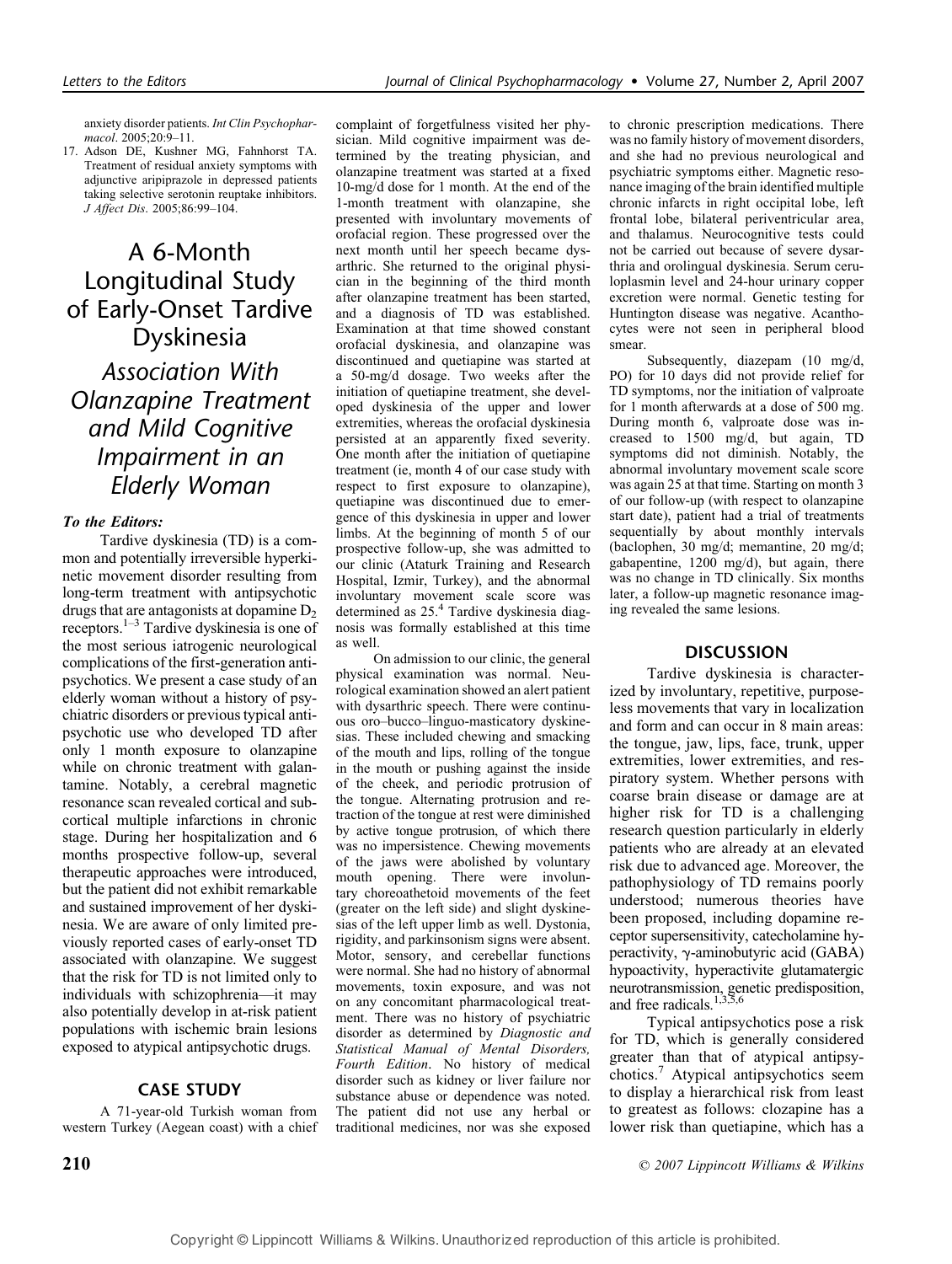lower risk than olanzapine and ziprasidone; risperidone carries a lower risk than the latter 2 drugs at low doses but an elevated risk at high doses.<sup>8</sup> Prevalence rates for TD increase with age due to a higher incidence and a lower remission rate in older patients. Older women seem to be the most vulnerable group.6,7 Other proposed risk factors include a greater total drug exposure, preexisting drug-induced parkinsonism, treatment for an affective rather than a psychotic disorder, diabetes mellitus, mental retardation, organic brain damage, alcoholism, and smoking. $1,5-7,9$ Exposure to the offending dopaminereceptor blocking agent must be for at least 3 months or 1 month if aged 60 years or older.<sup>9</sup> Most patients reported in the literature have taken the offending drug for at least 1 year, but our case developed manifestations of TD after as little as 1 month of exposure to olanzapine. Atypical antipsychotics have a low frequency of extrapyramidal side effects and TD. Moreover, they have been found to be effective in the treatment of TD. Quetiapine may especially have symptomatic benefit for TDs even when used as an adjunctive agent to another antipsychotic.<sup>8,10</sup> In 1 review of 11 studies, the atypical antipsychotics (olanzapine, quetiapine, risperidone, and ziprasidone) were associated with a mean annual incidence of newonset TD of 0.8% in adults as compared with 5.4% in adults treated with haloperidol.<sup>9</sup> Data regarding the long-term impact of olanzapine and quetiapine on TD are limited. In the published case reports<sup>9</sup> that involved patients with olanzapine-associated TD, 1 patient experienced TD after only 4 months of olanzapine therapy and had no previous typical antipsychotic use, whereas 4 patients developed TD after olanzapine therapy and had a history of conventional antipsychotic use. In the same review,<sup>9</sup> TD associated with quetiapine use was documented; 1 case had TD who had a history of conventional antipsychotic use. In another case report, $^{11}$  a patient with bipolar disorder who received quetiapine along with lithium and gabapentine developed TD and had only previous short-term exposure to olanzapine (1 month) and risperidone (1 week).

We note that the risk for TD is not limited only to individuals with a psychotic illness. It may also develop in patient populations treated with antipsychotics for other conditions. It is noteworthy that our patient did not fully meet the diagnostic criteria of dementia and had no indication provided to us for using both antipsychotic and cholinergic drugs by the original treating physician, but she notably developed manifestations of TD after a short time of exposure. Antipsychotic drugs have many potentially troublesome adverse neurologic effects, particularly movement disorders. Therefore, physicians must use judicious therapeutic drug monitoring and, when necessary, should consider alternative medications particularly in patients with nonpsychotic disorders.

It has been proposed that TD can have a component of central cholinergic deficiency. Cholinergic drugs have been used to treat TD. The theory is that there may be a deficiency in acetylcholine underlying the psychopathology of TD, and this can be corrected by increasing acetylcholine effect through a centrally acting cholinesterase inhibitor.<sup>12</sup> On the basis of this hypothesis, galantamine, a cholinesterase inhibitor, would inhibit the development of TD in our case. In most studies, however, cholinergic drugs did not result in any substantial improvement in TD symptoms when compared with placebo.<sup>13</sup> On the other hand, a recent meta-analysis concluded that clinical trials of cholinergic agents in the treatment of TD conducted to date have insufficient statistical power to draw a firm conclusion on their effectiveness.<sup>14</sup>

Tardive dyskinesia is an important public health problem because there is no definitive curative therapy, nor are there clinically reliable biomarkers or predictive tests that can estimate the individual patient risk before initiation of antipsychotic therapy. It has been reported that TD may be associated with GABA hypoactivity and hyperactivite glutamatergic neurotransmission. The inhibitory effect of GABA on dopamine neurons provides the rationale for treating TD with drugs that increase GABAergic influences.1,3,5,6 It has been also suggested that

the antagonists showing selectivity for N-methyl D-aspartate receptors may be particularly efficacious as novel therapeutic agents for the treatment of TD.<sup>15</sup> However, GABAergic drugs (diazepam, valproate, baclophen, and gabapentine) and N-methyl D-aspartate receptor antagonist (memantine) medications have failed to significantly provide sustained improvement, and the symptoms of TD in our patient were persistent and remained constant during our 6-month follow-up period.

Our patient had multiple cerebral infarctions. It may be more likely that cerebral lesions can exert an effect on cortical and subcortical functions by alteration in levels of bilaterally distributed neurotransmitters with various potential effects on movement. We conclude that the risk of TD is greater in elderly patients, and the existence of cerebral ischemia may even increase this risk. Taken together, we suggest that close clinical monitoring of elderly women with neuroradiological studies may be warranted before introducing atypical antipsychotic pharmacotherapy with olanzapine and quetiapine. This may help to identify individuals who may be at an elevated risk for early-onset TD.

#### ACKNOWLEDGMENT

We thank Dr Vural Ozdemir (University of California, Irvine) for helpful suggestions and constructive critique of the article.

Yesim Yetimalar, MD Yaprak Seçil, MD Şölen Eren, MD Mustafa Başoğlu, MD Department of Neurology Atatürk Training and Research Hospital Izmir, Turkey

yesim.yetimalar@gmail.com

## **REFERENCES**

- 1. Lohr JB, Kuczenski R, Niculescu AB. Oxidative mechanisms and tardive dyskinesia. CNS Drugs. 2003;17:47–62.
- 2. Marder SR, Essock SM, Miller AL, et al. The Mount Sinai conference on the pharmacotherapy of schizophrenia. Schizophr Bull. 2002;28: 5–16.
- 3. Segman RH, Lerer B. Genetic factors underlying drug induced tardive dyskinesia. In: Lerer B, ed. Pharmacogenetics of Psychotropic Drugs. Cambridge: Cambridge University Press; 2002.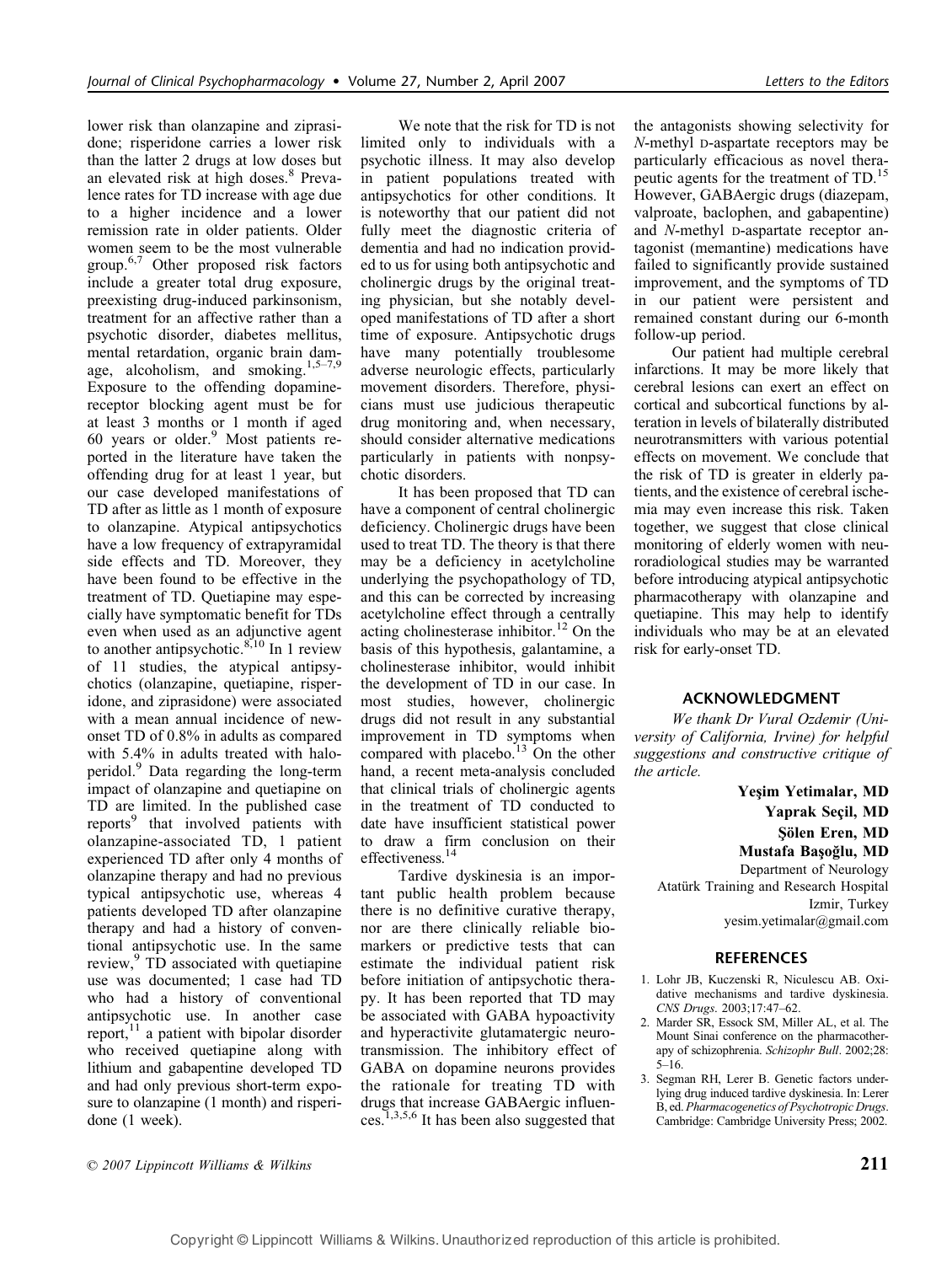- 4. Schooler NR, Kane JM. Research diagnoses for tardive dyskinesia. Arch Gen Psychiatry. 1982;39:486–487.
- 5. Ozdemir V, Aklillu E, Mee S, et al. Pharmacogenetics for off-patent antipsychotics: reframing the risk for tardive dyskinesia and access to essential medicines. Expert Opin Pharmacother. 2006;7:119–133.
- 6. Caligiuri MR, Jeste DV, Lacro JP. Antipsychoticinduced movement disorders in the elderly: epidemiology and treatment recommendations. Drugs Aging. 2000;17:363–384.
- 7. Jeste DV. Tardive dyskinesia rates with atypical antipsychotics in older adults. J Clin Psychiatry. 2004;65(suppl 9):21–24.
- 8. Tarsy D, Baldessarini RJ, Tarazi FI. Effects of newer antipsychotics on extrapyramidal function. CNS Drugs. 2002;16:23–45.
- 9. Chen JJ, Lee KL. Nonparkinsonism movement disorders in the elderly. Consult Pharm. 2006;21:58–71.
- 10. Navarro B, Montejo A, Martin M. Utility of quetiapine in tardive dyskinesias. Actas Esp Psiquiatr. 2003;31:347–352.
- 11. Margolese HC, Chouinard G, Kolivakis TT, et al. Tardive dyskinesia in the era of typical and atypical antipsychotics. Part 2: Incidence and management strategies in patients with schizophrenia. Can J Psychiatry. 2005;50: 703–714.
- 12. Caroff SN, Campbell EC, Havey J, et al. Treatment of tardive dyskinesia with donepezil: a pilot study. J Clin Psychiatry. 2001;62: 772–775.
- 13. Tammenmaa IA, Sailas E, Mc Grath JJ, et al. Systematic review of cholinergic drugs for neuroleptic-induced tardive dyskinesia: a meta-analysis of randomized controlled trials. Prog Neuropsychopharmacol Biol Psychiatry. 2004;28:1099–1107.
- 14. Margolese HC, Chouinard G, Kolivakis TT, et al. Tardive dyskinesia in the era of typical and atypical antipsychotics. Part 1: Pathophysiology and mechanisms of induction. Can J Psychiatry. 2005;50:541–547.
- 15. Konitsiotis S, Tsironis C, Kiortsis DN, Evangelou A. Effects of N-methyl-D:-aspartate receptor antagonism on neuroleptic-induced orofacial dyskinesias. Psychopharmacology. 2006; 185:369–377.

## Aripiprazole and Neuroleptic Malignant Syndrome

### To the Editors:

Neuroleptic malignant syndrome (NMS) is a rare, but potentially lifethreatening, side effect of neuroleptic treatment (mortality rate,  $4\% - 30\%$ ).<sup>1-3</sup> It was first described by Delay et  $al<sup>4</sup>$  in 1960, and the frequency of its occurrence with conventional antipsychotics has been reported to vary from 0.02% to  $2.4\%$ <sup>5</sup> Mann et al<sup>3</sup> have proposed clinical diagnosis criteria. Neuroleptic malignant syndrome is usually characterized by the association of fever, extrapyramidal rigidity, disturbances of consciousness and autonomic function, increased level of creatine kinase (CK), and increased white blood cell count.<sup>2</sup>

The physiopathology remains controversial even if  $D<sub>2</sub>$  dopamine receptor antagonism is considered as a contributing factor. However, some authors have suggested a common factor for NMS, catatonia, and serotonin syndrome.<sup>6</sup> A sympathoadrenal hyperactivity associated with hypodopaminergic activity has also been hypothesized.<sup>7</sup>

Several predisposing factors such as male sex, young age, organic brain disorder, mental retardation, or affective disorders were described. $2,3,8$ 

In approximately two thirds of the cases, the onset of NMS occurred within 2 weeks of neuroleptic treatment initiation or major change.<sup>9</sup> It was not related to dose or previous exposure. Concomitant use of lithium has been considered as a risk factor for  $NMS.<sup>2,3</sup>$ 

Neuroleptic malignant syndrome has usually been associated with conventional neuroleptic medication (especially high-potency neuroleptics and depot forms), but case reports of atypical antipsychotic–associated NMS have been described. Atypical antipsychotic agents can be associated with NMS as they are also  $D_2$  dopamine receptor antagonists. But considering that they have a lower propensity to induce extrapyramidal symptoms (EPS), it has been reported that the atypical antipsychotic–associated NMS may be qualitatively and quantitatively different from the NMS induced by typical neuroleptics.<sup>10</sup>

A Medline search conducted in 2003 by Ananth et  $al<sup>11</sup>$  yielded 82 cases of NMS (clozapine, 21; risperidone, 23; olanzapine, 19; and quetiapine, 19). The authors reported that the mortality rate was lower with the atypical antipsychotic drugs than with the conventional ones and that no NMS case was reported with aripiprazole.

Recently, some cases of NMS associated with aripiprazole have been published. One additional case of a possible NMS with the association fluoxetine-aripiprazole (30 mg/d) was described by Duggal and Kithas.<sup>12</sup> Chakraborty and  $Johnson<sup>13</sup>$  reported one neuroleptic-induced catatonia-NMS with aripiprazole without any fever or autonomic dysfunction in a patient with treatment-resistant schizophrenia. Spalding et  $al<sup>14</sup>$  have described a case of aripiprazole-associated atypical NMS (15 mg/d) without any EPS side effects in an adolescent previously treated with other atypical antipsychotics. Srephichit et al<sup>15</sup> have reported another NMS case in a drug-naive patient with methamphetamine dependence and a recentonset psychosis; the patient was treated with 30 mg/d of aripiprazole. Ali et al<sup>16</sup> have described a typical moderate case of NMS occurring (within 3 weeks of initiation of treatment) in a bipolar patient who was being treated with lithium (lithium level, 0.93 mmol/L) and aripiprazole (30 mg/d). In this case, valproic acid was discontinued 1 or 2 weeks before.

We report a new case of NMS occurring during a treatment switch from risperidone to aripiprazole.

#### CASE REPORT

A 43-year-old schizoaffective patient (Diagnostic and Statistical Manual of Mental Disorders, Fourth Edition criteria) was being treated with haloperidol. In April 2003, he was admitted to an inpatient psychiatric service because of manic symptoms and delusions, where haloperidol was discontinued, and he was then started on divalproex sodium and amisulpride (400 mg PO once daily). In September 2003 and March 2004, he was readmitted because of a manic episode associated with psychotic symptoms. In March 2004, amisulpride was replaced with risperidone (4 mg PO BID), and divalproex sodium was increased to 2000 mg/d. The patient's adherence to the medication was uncertain. In September 2004, he was readmitted after a suicide attempt, where he exhibited psychomotor inhibition and hallucinations. Divalproex sodium and risperidone were reduced to 1000 and 6 mg/d, respectively. Six months later, he was readmitted for increasing symptoms of psychomotor inhibition, social withdrawal, and hallucinations. Divalproex sodium was discontinued. In June 2005, a switch from risperidone to aripiprazole was decided to improve these negative

**212 212 212 212 212 212 212 212 212 212 212 212 212 212 212 212 212 212 212 212 212 212 212 212 212 212 212 212 212 212 212 212 212 212 212 212 212**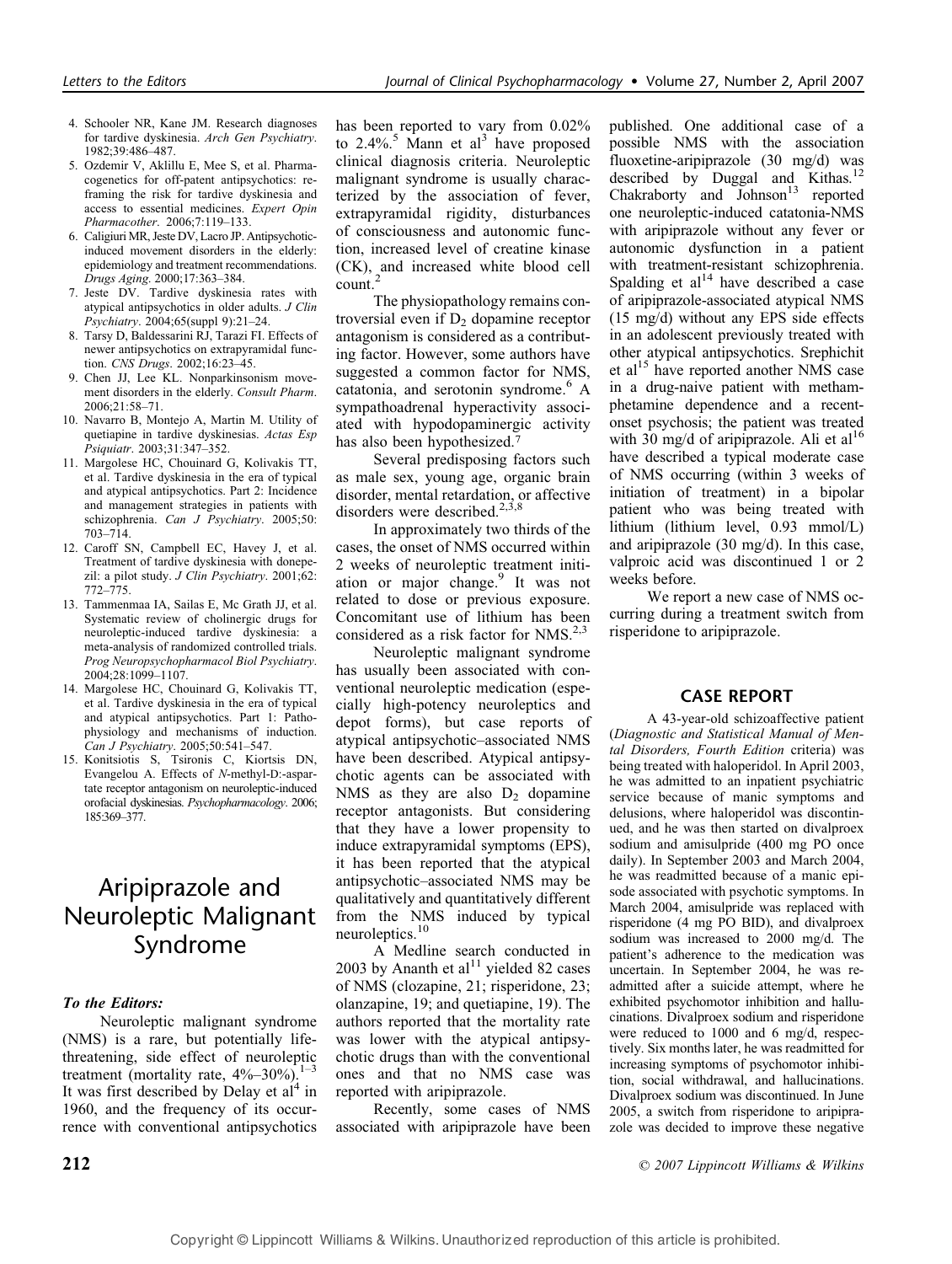symptoms. Risperidone was gradually decreased while the patient was started on aripiprazole (June 27, 2005) (10 mg PO once daily).

On day 11 (July 7, 2005), aripiprazole was increased to 15 mg (PO once daily); risperidone was still prescribed at a dose of 2 mg PO once daily, without much improvement. On day 22 (July 18, 2005), the patient became markedly withdrawn. He was lying in bed all day long, mute, refusing either to eat or to drink. He also had keratitis and palpebral blink. Within 48 hours (July 20, 2005), he developed agitation, hyperthermia  $(38.7^{\circ}C;$  with no evidence of infection), tachycardia (140 bpm), labile blood pressure (from 130/90 to 160/80 mm Hg), muscle rigidity, dysphagia, urinary incontinence, and altered consciousness (fluctuating level of consciousness with periods of agitation and periods of stupor). There was an absence of diaphoresis, diarrhea, shivering, myoclonia, or tremors. The CK level was 1768 U/L (reference range, 50–171 U/L), there was a leukocytosis of  $13,000/\mu L$ (reference range,  $4000-10,000$  cells/ $\mu$ L), and the alanine aminotransferase level was 189 U/L (reference range, 10–45 U/L). Serotonin syndrome was ruled out as hyperthermia, and elevated CK was present; his symptoms appeared progressively, and shivering, diarrhea, and myoclonia were not present. The symptoms observed were consistent with a diagnosis of NMS; therefore, the antipsychotic treatment was abruptly interrupted, and the patient was transferred to an intensive care unit, where treatment by dantrolene was used intravenously (2.5 mg/kg initial, followed by 4 mg/kg per day).

Within 24 hours, hyperthermia and extrapyramidal symptoms disappeared. Biological parameters returned gradually during the next few days to baseline levels (CK level was 279 U/L on day 4). A bilateral pulmonary atelectasis, which was considered as a possible dantrolene side effect, occurred and was treated with respiratory physical therapy and antibiotic treatment. One week later, the patient was transferred back to the psychiatric unit without any significant physical symptoms.

#### DISCUSSION

This case raises several questions about the pathophysiology of NMS, mainly thought to be the result of a hypodopaminergic state (induced by striatal dopamine  $D_2$  receptor antagonism). Aripiprazole acts as a potent partial dopamine  $D_2$  receptor agonist, a partial serotonin 5-hydroxytryptamine  $(5-HT)$  1A agonist, and a 5-HT<sub>2A</sub> receptor antagonist.

Little is known about the clinical features of NMS associated with the atypical antipsychotic agents. Some authors have reported "atypical" NMS cases, which are milder than NMS cases observed with conventional neuroleptics.<sup>10</sup> Nevertheless, Ananth et al<sup>11</sup> have found that incidences of extrapyramidal symptoms associated with NMS induced either by typical or atypical antipsychotics were approximately the same (95% with the typicals vs. 78% with the atypicals). In our case, the patient exhibited a marked extrapyramidal rigidity, also reported in former cases of NMS associated with aripiprazole, $^{13}$ whereas aripiprazole, with its pharmacological profile, is usually associated with a lower incidence of EPSs.<sup>17</sup> However, Sharma and Sorell<sup>18</sup> have reported a case of aripiprazole-induced parkinsonism. The effect of a partial agonist (such as aripiprazole) depends on the ambient concentration of the endogenous neurotransmitter (ie, dopamine), which is difficult to determine in any given patient, and may vary depending on brain region.

A recent case of NMS associated with aripiprazole was described in an antipsychotic-naive patient.<sup>15</sup> However, in most NMS cases associated with atypical antipsychotics, patients were not drug naive. In our case,  $D_2$  receptor supersensitivity because of chronic risperidone use may be considered. Subsequent reduction of  $D<sub>2</sub>$  antagonism as the risperidone dose was reduced may have left hypersensitive  $D_2$  receptors exposed to the partial agonism of aripiprazole. It is possible that introducing a partial  $D_2$  agonist at that point somehow destabilized the overall balance of the  $D_2/5$ -HT system in a way that promoted NMS, but this hypothesis is very speculative. A switch or discontinuation of antipsychotics has previously been identified as a potential risk factor for developing  $NMS.<sup>10</sup>$  Neuroleptic malignant syndrome was also previously reported during a switch from haloperidol to risperidone.<sup>19</sup>

Some authors have described an overlap in clinical signs between NMS and toxic serotonin syndrome, suggesting that they may be examples of nonspecific generalized neurotoxic syndrome.3 The hypothesis that aripiprazole may have increased serotonin levels is possible, but not supported by a recent animal study. $20$  However, it is possible that aripiprazole was having  $5$ -HT<sub>1</sub> receptor effects without increasing measurable 5-HT levels.

Finally, aripiprazole is metabolized by cytochrome P450 (CYP) enzymes 3A4 and 2D6.17 Although risperidone is not known to be a significant inhibitor of CYP2D6, it is at least partially metabolized by this enzyme as well as CYP3A4, raising the possibility that risperidone was competing to some degree with metabolism of aripiprazole.

This is a new case of NMS associated with aripiprazole in a patient with psychosis. Physicians should be aware of aripiprazole's potential propensity to induce NMS, especially during the switch period from a previous antipsychotic treatment. The physiopathology of NMS associated with the second-generation antipsychotics requires further investigation.

#### ACKNOWLEDGMENT

The authors thank the reviewers for their helpful comments.

> Julie Brunelle, MD\* Sandra Guigueno, MD\* Philippe Gouin,  $MD^+$ Fabienne Tamion, MD,  $PhD<sup>+</sup>$ Florence Thibaut, MD, PhD\* \*Department of Psychiatry University Hospital C Nicolle and Le Rouvray Hospital University of Medicine †Department of Intensive Care University Hospital C Nicolle Rouen, France Florence.Thibaut@chu-rouen.fr

#### **REFERENCES**

- 1. Shalev A, Hermesh H, Munitz H. Mortality from neuroleptic malignant syndrome. J Clin Psychiatry. 1989;50:18–25.
- 2. Pearlman CA. Neuroleptic malignant syndrome: a review of the literature. J Clin Psychopharmacol. 1986;6(5):257–273.
- 3. Mann SC, Caroff SN, Keck PE, et al. Neuroleptic Malignant Syndrome and Related Conditions. 2nd ed. Washington, DC: American Psychiatry Publishers; 2003

 $\odot$  2007 Lippincott Williams & Wilkins 213